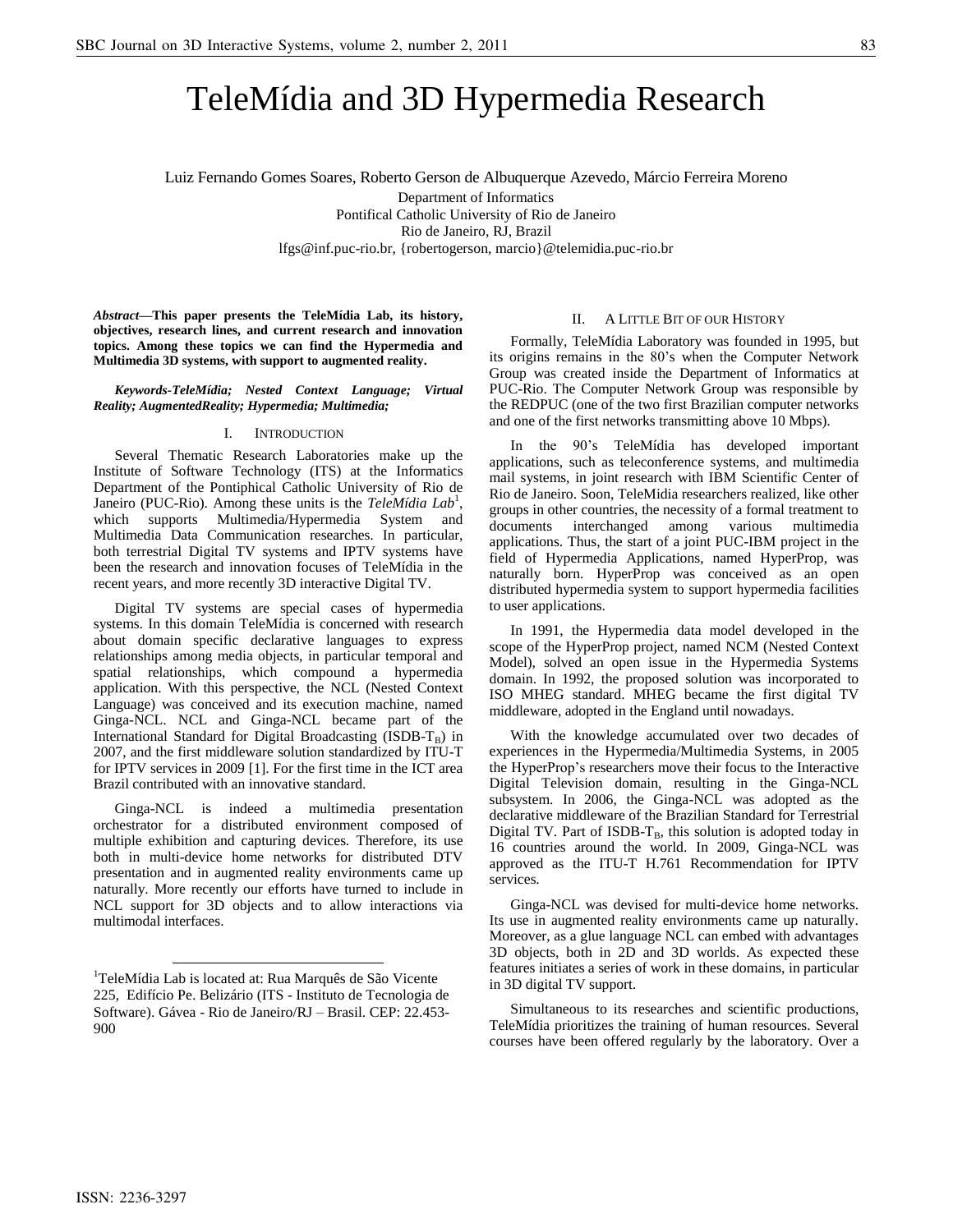hundred Doctors and Masters have been formed by TeleMídia. Most of these professionals are working in important institutions, such as universities, research institutes, private and public enterprises, government agencies, among others, widespreading the knowledge acquired in the Lab during their training.

III. RESEARCH LINES AND CURRENT GOALS

Today, TeleMídia's research lines include:

- Hypermedia and multimedia system architecture
- Hypermedia and multimedia applications (including 3D applications)
- Structure-based declarative languages (including support for 3D objects and relationships)
- Declarative presentation environments (including multi-device environments with multimodal interactions)
- Distributed multimedia processing

These research lines run in strict cooperation and relationship with other research lines: Virtual, Augmented and Mixed Reality; Human-Computer Interaction; Web Semantics; and Computer Networks.

Nowadays, the main focus of TeleMídia's research initiatives is the development of a new version of NCL (the version 4.0) and its execution engine. Two language profiles are being designed. The first one (NCL Raw Profile) trying to reduce the semantic gap between the application specification model and the presentation data model used in the NCL engine (Ginga-NCL). The second one trying to extend NCL and Ginga-NCL: to improve their support to multi-device environments, to include semantic descriptions of interactive narratives (today barely supported), and to improve the support offered to 3D applications. Concerning this last issue, we are currently researching 3D Hypermedia/Multimedia Systems and Augmented Reality aiming at finding how their particular features could be supported declaratively by using NCL in its new version.

## IV. ONGOING PROJECTS

At the moment, TeleMídia is working on the following projects: *Reference Implementation of Ginga-NCL*;*Composer*; *SAGGA* (Support to Automatic Generation of Ginga-NCL Applications); *NCL version 4.0*;and *IPTV.br*.

The Reference Implementation project aims to develop new middleware architecture for Digital TV systems with support to multiple distributed exhibition devices and multimodal input devices. The new architecture is used as the basis of virtual environments, in particular those found in Social TV services.

Composer project aims at creating an extensible authoring environment for NCL applications. SAGGA is directly related with Composer and focus on creating an infrastructure to automatically generate dynamic hypermedia applications based on templates describing families of applications.

The new version of NCL, already mentioned in Section III, aims to offer:

- Better support to context aware applications;
- Better support to distributed applications using multiple devices, including Social TV services;
	- o Support to new multimodal input devices (e.g. multitouch devices, Kinect, etc.)
- Declarative support to applications with dynamic contents;
- Support to constraint relationships among media objects in addition to the causal relationships currently provided;
- Support to relationship definition automatically inferring the relations involved;
- Support to 3D objects;
	- o exhibition of 2D objects over 3D surfaces;
	- o embedding 3D objects inside NCL, for example, using other declarative languages (X3D, Collada, etc.);
	- o support to relationships based on 3D events (for instance, collision, proximity, etc.); and
- Declarative management of behavior of 3D objects that may be embed in NCL applications.

Thus, *3D Multimedia Coding*, *Virtual Reality* and *Augmented Reality Hypermedia Applications* are some of our current research efforts to extend NCL capabilities with regard to 3D support. The overall goal is allowing authors to specify 3D applications through using the declarative (and thus much simpler) paradigm.

As NCL has a stricter separation between content and structuring, it does not define any media type by itself. Instead, it defines the glue that holds media content together in multimedia presentations. NCL document only defines how media objects are structured and related, in time and space. As a glue language, it does not restrict or prescribe any mediaobject content type. Thus, the first step to integrate NCL with other declarative languages (including languages that support the definition of three-dimensional worlds, like VRML [2], X3D [3], XMT [4], Collada [5], and so on) is creating new players that can be easily embedded in the Ginga-NCL engine.

Other work also follow the same direction [6] [7] we propose, but with some restrictions. Our reference [8] is the single work that realizes that NCL can also define anchoring points inside 3D worlds integrated into Hypermedia applications. Moreover, using the approach presented in [8], it is also possible to control the whole 3D application behavior through using NCL entities. As a use case presented in reference [8], an OBJ and an  $X3D$  player<sup>2</sup> were integrated to the Ginga-NCL reference implementation allowing simple and composite 3D objects in NCL documents, respectively. Moreover, by using multiple device features, it was also possible to have distributed hypermedia applications with embed 3D objects, like the one presented on the work and depicted in Figure 1.

However, the NCL solution for embedding 3D objects still needs some improvements. For example, we also have some issues related to stereoscopic videos (in a 3DTV environment

 $\overline{a}$ 

 $2$  The X3D player integrated to the Ginga-NCL was the FreeWRL (available at *http://freewrl.sourceforge.net*).